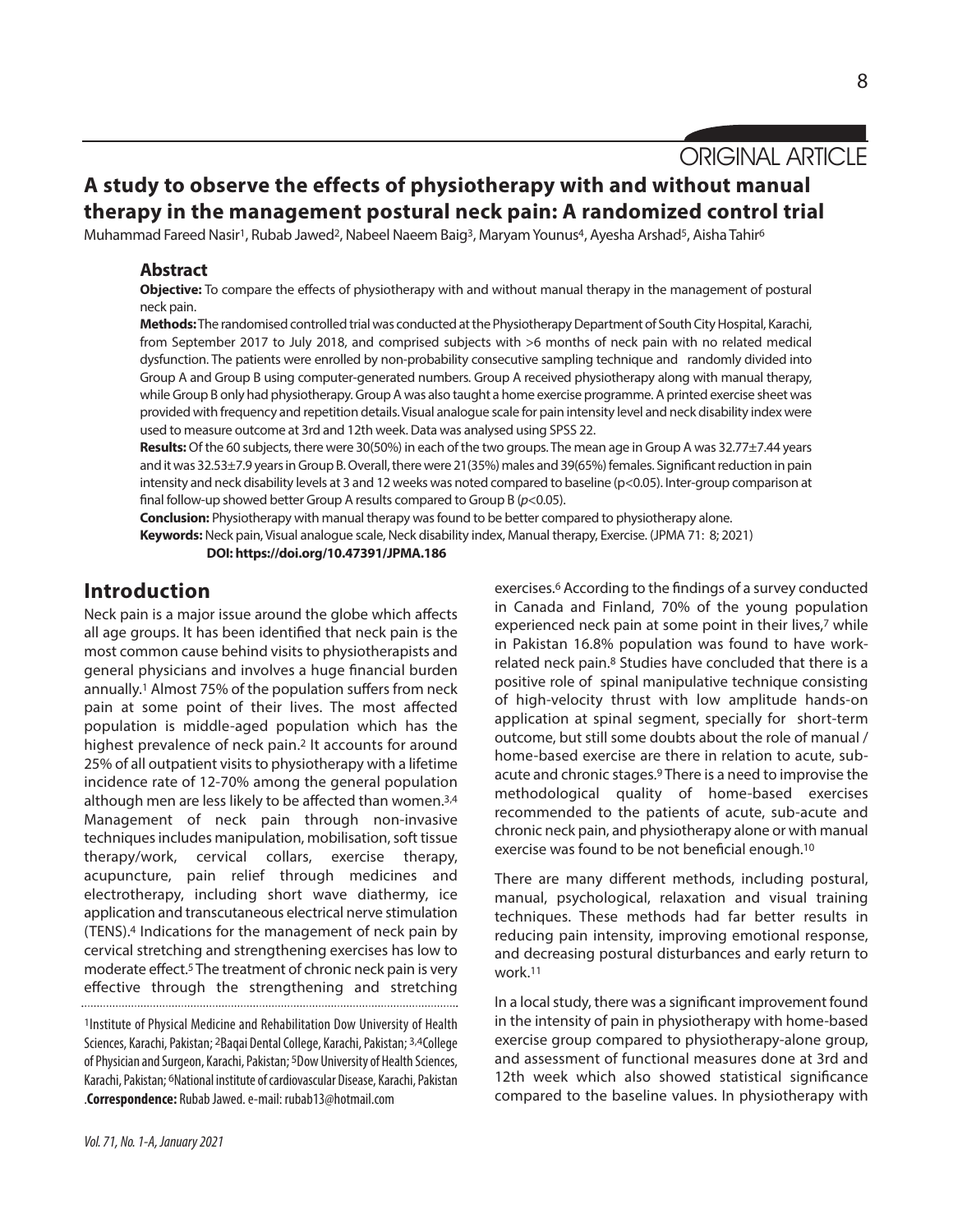home-based exercise, mean visual analogue scale (VAS) score reduced to 2.4±1.17 from 7.3±1.08 at the baseline. Likewise, The neck disability index (NDI) score significantly came down to 16.83±2.3 from 24.1±3.2. In the physiotherapy-alone group, mean VAS and NDI scores reduced to 3.1±1.13 and 19.13±2.2 from 7.6±0.85 and 27.2±3.1 respectively. The study reported that mean outcome measures had better resultsin physiotherapy with home-based exercise group compared to physiotherapyonly group but statistical significance was not observed. 13

There is a scarcity of local literature on this topic, and the current study was planned to fill the gap by comparing the effects of physiotherapy with and without manual therapy/home-based exercises for the treatment of chronic neck pain.

### **Patients and Methods**

The randomised controlled trial (RCT) was conducted at the Physiotherapy Department of South City Hospital, Karachi,

from September 2017 to July 2018, and comprised patents with neck pain. The sample **Table-1:** Descriptivestatisticsofpatient characteristics. size was calculated using Open-Epi online Gr calculator, <sup>12</sup> taking NDI value at 12th week with manual therapy and exercise regimen to be 16.83 $\pm$ 2.3 and exercise regimen alone as  $(n=$ 19.13 $\pm$ 2.2<sup>13</sup> and while keeping the confidence Phy level at 95% and power of test 90%. Sample size was achieved by using non-probability consecutive sampling technique.

To exclude the effects of serious pathologies, all patients Table-2: Gender Distribution. were examined first by rheumatologists, orthopaedics and neurophysicians or neurosurgeons, and all necessary investigations, including magnetic resonance imaging (MRI) of the cervical spine was done. Patients with the history of neck pain >6 months without having any medical dysfunction and who were found safe for high velocity trust manipulative technique were included. Those with conditions like spinal instability, whiplash injury, osteoporosis, fracture of cervical spine, tumour of spine, pain post-cervical spine surgery, disc herniation, stenosis of cervical spine, rheumatoid arthritis and patients who already had spinal manipulative sessions were excluded.

After taking informed consent from all the patients, they were randomised into two groups using computergenerated random numbers. Intervention Group A received physiotherapy along with manual therapy, while control Group B received only physiotherapy. For manual therapy in Group A, home-based exercise plan was taught and explained, and a printed programme sheet about repetition and frequency of the exercises was given to them. The plan included a set of strengthening exercises

consisting of isometric, concentric and eccentric exercises with rest in between, and a set of stretching exercises of cervical spine, like rotation side-to-side, lateral flexion sideto-side, extension and sternocleidomastoid stretches, levator scapulae and pectoris muscles stretches. Study outcomes were measured using VAS for pain intensity level (0 to 10) and NDI post-treatment at 3rd and 12th week. Data was analysed using SPSS 22. Independent t-test was used to compare inter-group post-treatment effects with confidence interval (CI) 95% and power of test 80%.

#### **Results**

Of the 60 subjects, there were 30(50%) in each of the two groups. The mean age in Group A was 32.77±7.44 years and it was 32.53±7.9 years in Group B. Mean body mass index (BMI) in Group A was 23.82±1.96kg/m2 and in Group B it was 23.4±1.76kg/m<sup>2</sup> (Table 1). Mean duration of symptoms in Group A was 4.03±1.71 months, while in Group B it was 3.60±1.71 months. Overall, there were 39(65%) females and 21(35%) males. In Group A, there were 25(83.3%) females

| Groups                 |                                  | <b>Minimum</b> | <b>Maximum</b> | Mean±SD          |
|------------------------|----------------------------------|----------------|----------------|------------------|
| Physiotherapy with     | Age                              | 20             | 50             | $32.77 + 7.44$   |
| Manual therapy group A | BMI                              | 19.9           | 27.10          | $23.82 \pm 1.96$ |
| $(n=30)$               | Duration of symptoms (in months) |                | 6              | $4.03 \pm 1.71$  |
| Physiotherapy without  | Age                              | 20             | 47             | $32.53 + 7.9$    |
| Manual therapy group B | BMI                              | 20.6           | 28.3           | $23.4 \pm 1.76$  |
| $(n=30)$               | Duration of symptoms (in months) |                | 6              | $3.60 \pm 1.71$  |

BMI: Body mass index; SD=Standard Deviation

| Gender | <b>Physiotherapy with</b><br>Manual therapy group $A(n=30)$ | <b>Physiotherapy without</b><br>Manual therapy group $B(n=30)$ | Total       |
|--------|-------------------------------------------------------------|----------------------------------------------------------------|-------------|
| Female | 25 (83.3%)                                                  | 14 (46.7%)                                                     | 39 (65.0%)  |
| Male   | 5(16.7%)                                                    | 16 (53.3%)                                                     | 21 (35.0%)  |
| Total  | 30 (100.0%)                                                 | 30 (100.0%)                                                    | 60 (100.0%) |

Table-3: Outcomes measures (VAS and NDI) analysis with mean and standard deviations and P-Value- Physiotherapy with or without manual therapy.

|                     | Groups          | Mean+SD           | p-value   |
|---------------------|-----------------|-------------------|-----------|
| <b>Baseline VAS</b> | Physiotherapy   | $7.43 \pm 0.679$  | $0.46***$ |
|                     | PhysiotherapyOO | $7.57 + 0.728$    |           |
| 3 weeks VAS         | Physiotherapy   | $2.63 + 0.765$    | $0.74***$ |
|                     | PhysiotherapyOO | $2.70 + 0.837$    |           |
| 12 weeks VAS        | Physiotherapy   | $1.93 + 0.521$    | $0.0001*$ |
|                     | PhysiotherapyOO | $3.10 + 0.607$    |           |
| <b>Baseline NDI</b> | Physiotherapy   | $28.47 + 2.097$   | $0.75***$ |
|                     | PhysiotherapyOO | $28.30 + 2.087$   |           |
| 3 weeks NDI         | Physiotherapy   | $14.33 + 1.422$   | $0.0001*$ |
|                     | Physiotherapyoo | $18.17 \pm 1.487$ |           |
| 12 weeks NDI        | Physiotherapy   | $14.63 + 2.189$   | $0.0001*$ |
|                     | PhysiotherapyOO | $18.53 \pm 1.925$ |           |

OPhysiotherapy *with* Manual therapy group A (n=30); OOPhysiotherapy *without* Manual therapy group B (n=30); VAS: Visual analogue scale; NDI: Neck disability index; SD: Standard deviation.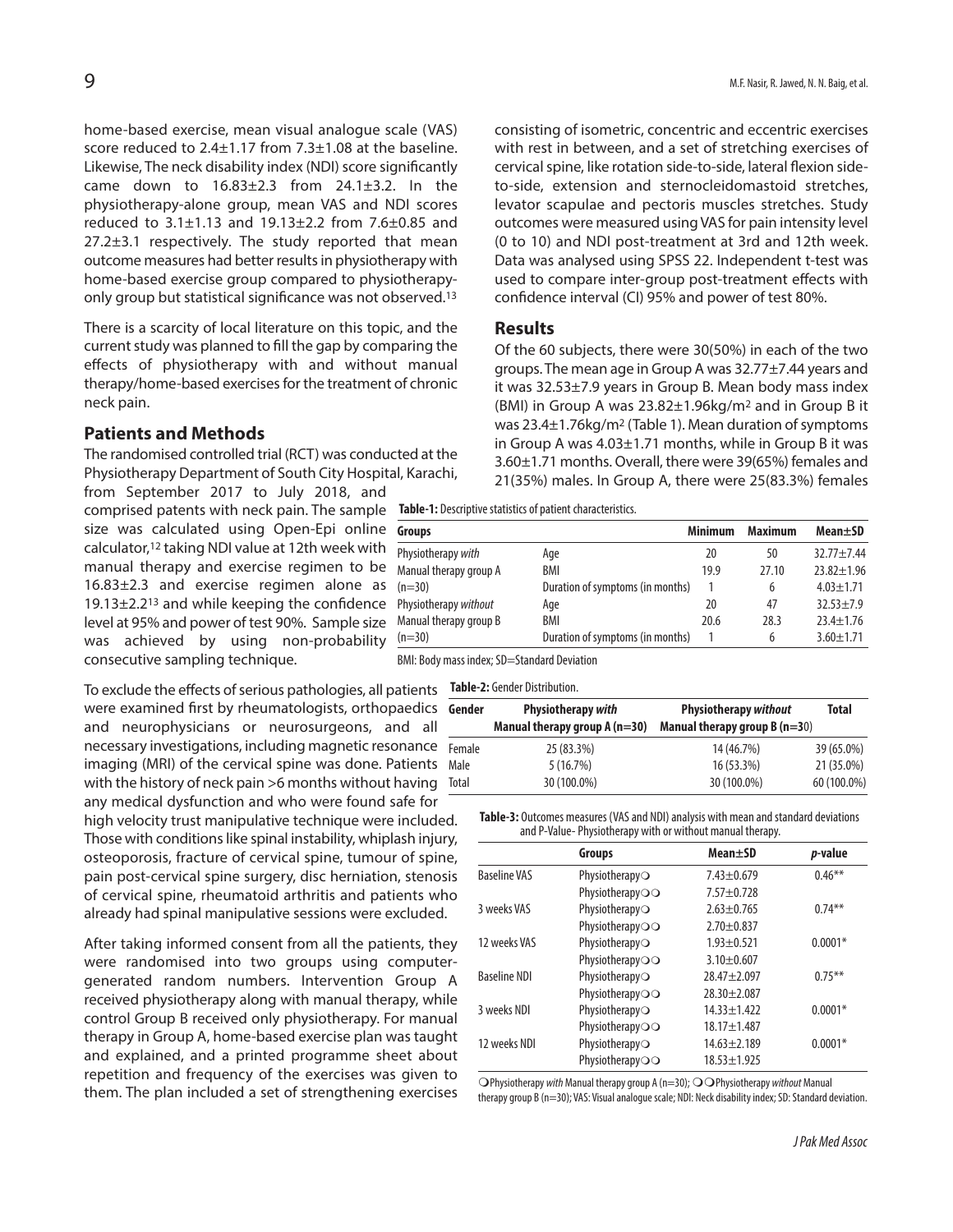and 5(16.7%) males, while in Group B there were 14(46.7%) females and 16(53.3%) males (Table 2).

VAS values at baseline in groups A and B were 7.43±0.679 and 7.57±0.728 (*p*=0.46), while NDI values were 28.47±2.097 and 28.30±2.087 respectively (*p*=0.75). VAS values at 3 week post-intervention in groups A and B were 2.63±0.765 and 2.70±0.837 (*p*=0.74), while NDI values were 14.33±1.422 and 18.17±1.487 respectively (*p*=0.0001). VAS values at 12 week post-intervention in groups A and B were 1.93±0.521 and 3.10±0.607 (*p*=0.0001), while NDI values were 14.63±2.189 and 18.53±1.925 respectively (*p*=0.0001). Group A had better final outcome compared to Group B (Table3).

### **Discussion**

The findings indicated combining physiotherapy with manual therapy/home-based exercise as a better option than physiotherapy alone. Replication of exact supportive findings with past studies is difficult because of the different methodologies and most studies explored shortterm outcomes of manipulation as was the case with the current study.

A study suggested that for persistent type mechanical neck disorder, mobilisation and manipulation technique with exercises appeared beneficial in comparison the technique alone. <sup>10</sup> In routine practice neck pain is seen as a common dysfunction. In literature, the ways of managing neck pain are still unclear about the efficacy of physiotherapy with or without home-based manual therapy. A systematic review concluded that in the management of both neck pain and lower back pain with the lack of long-term follow-up, spinal manipulative therapy and mobilisation technique is a viable choice. The current study showed major reduction in pain intensity in Group A compared to Group B over 12 weeks. A study finding reported similar results. <sup>14</sup> Significant reduction was also observed in chronic neck pain, neck disability using spinal manipulation technique in this immediate level of follow-up. 1

A study in chronic neck pain patients who were treated with physiotherapy along with additional methods like strengthening, stretching and aerobics exercises reported similar results. 16

A systematic review established that in obtaining shortterm pain relief in patients with neck pain, manual therapy is more effective than muscle relaxants or regular medical care. Another study reported low to moderate improvement in patients who performed manual exercises with physiotherapy for the treatment of chronic neck pain. 15,17

Occupational status has been reported as a major risk

factor for neck pain in employees spending more than 90% time working in a sitting position. 18

Similarities have been found in literature in not finding any difference among chronic neck pain patients assigned to intensive training, active physical therapy or to chiropractic manipulation in terms of short- or long-term outcomes. 19 In a study, pre-treatment mean neck pain score in manual therapy group and stretching exercises groups reduced after 4 weeks, but the difference was not significant. Neck and shoulder pain and disability index score reduced significantly in both the groups(*p*=0.01). Reduction in pain and disability in women with non-specific neck pain was noted in both stretching exercise and manual therapy groups. There was no major difference found between the 2 treatment modalities in terms of effectiveness. The study suggested that at least in the short term, stretching exercises can be recommended. 20

A study compared cervical mobilisation with physical therapy, including manual therapy, given by a general practitioner, and reported that after 12 therapy sessions over 6 weeks, both treatment effectiveness was better compared to the controls. <sup>21</sup> An RCT also found chronic neck pain can be reduced by manual therapy, including light exercises, stretching and massage. 22

A systematic review concluded that combining different forms of manual therapy with physiotherapy had better results than physiotherapy alone, and also that mobilisation need not be implicated at the initial symptomatic level for the recovery of neck pain patients.<sup>23</sup> A study found that the combination had better results in reducing symptoms. However, this study failed to highlight the therapeutic value of manual techniques since it was not clear if this positive effect was due to the application of exercise or to the combination of exercise and manipulation. 24

The limitation of the current study is that despite being an RCT, it does not have a trial registration number.

#### **Conclusion**

There was significant improvement found in VAS and NDI scores in both groups, but combined therapy proved to be more efficient in terms of greater post-treatment improvement.

**Disclaimer:** None.

**Conflict of Interest:** None.

**Source of Funding:** None.

#### **References**

1. Hogg-Johnson S, Van Der Velde G, Carroll LJ, Holm LW, Cassidy JD, Guzman J, et al. The burden and determinants of neck pain in the